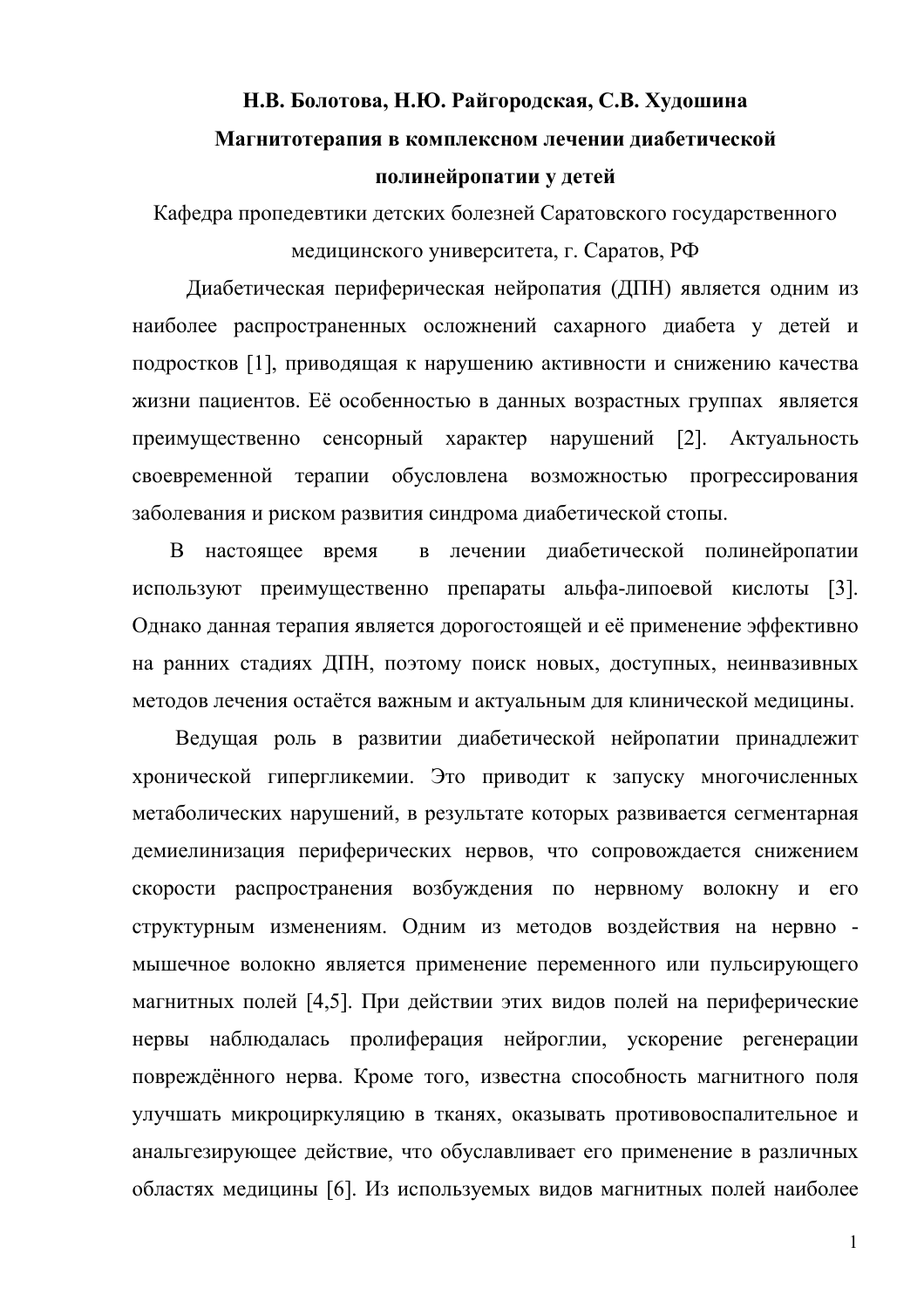биологически активным является бегущее импульсное магнитное поле (БИМП), поскольку оно обладает наибольшим набором биотропных параметров (частота модуляции, частота излучения, индукция, направление движения и т.д.) [7] и реализует динамичное воздействие, которое отвечает принципу оптимальности в физиотерапии. Всё это создаёт предпосылки для исследования возможности применения БИМП в улучшении проводимости и регенерации повреждённых нервных волокон при ДПН у детей.

Цель исследования: оценить эффективность применения магнитотерапии с помощью БИМП в комплексном лечении периферической сенсорномоторной полинейропатии при сахарном диабете I типа.

## Материалы и методы.

Обследовано 56 детей (37 девочек, 19 мальчиков) в возрасте от 5 до 15 лет с сахарным диабетом I типа и наличием диабетической полинейропатии (ДПН). Длительность сахарного диабета составляла 1 - 10 лет.

общеклиническое обследование, Летям проводилось исследование углеводного обмена, a также неврологическое обследование  $\mathbf{M}$ электромиография (ЭМГ) (в начале лечения и после завершения курса магнитотерапии).

В исследование углеводного обмена входило:

1) ежедневный контроль состояния гликемического и глюкозурического профилей;

2) определение уровня HbA1c.

диабетической Наличие  $\boldsymbol{\mathrm{M}}$ выраженность полинейропатии  $(IIIH)$ определяли по:

- 1. оценке субъективных симптомов по шкалам NSS, TSS (количественная оценка жалоб за последние сутки в баллах) [8,9];
- 2. оценке объективных признаков  $\Pi$ <sup>O</sup> шкале нейропатического дисфункционального счета - NDS. Шкала NDS включает в себя тактильной. болевой. результаты исследования температурной чувствительности; коленного и ахиллового рефлексов (в баллах) [9];

 $\overline{2}$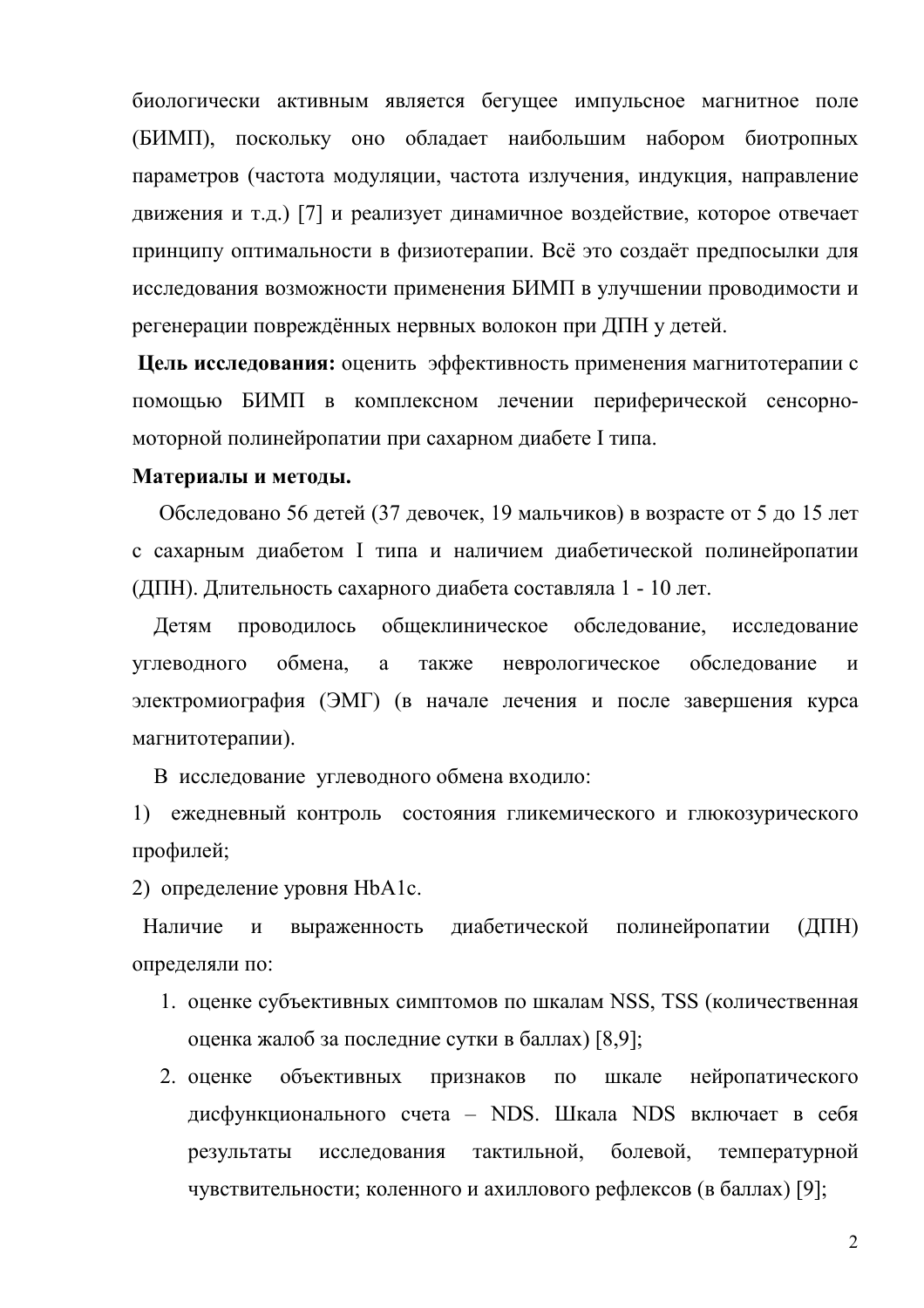3. данным электромиографии.

Тактильную чувствительность определяли с помощью 10 - граммового монофиламента ("Thio-Feel"), болевую чувствительность с помощью укола иглой, температурную чувствительность с помощью инструмента "Thio-Тherm", рефлексы определяли обычным способом. ЭМГ проводили на нейроэлектромиографе - 2 фирмы МБН (Россия).

Стадию тяжести нейропатии оценивали по классификации предложенной Р. Dyck и Р. Thomas (1999г.) [9] (табл. №1).

Таблица 1. Классификация ДПН по степени тяжести P. Dyck и P. Thomas.

| Стадия ДПН            | Характеристика                                  |
|-----------------------|-------------------------------------------------|
| Стадия 0              | Симптомов и признаков ДПН нет, автономные       |
|                       | тесты отрицательные, при ЭМГ исследовании       |
|                       | моторных и сенсорных периферических нервов (не  |
|                       | менее 2х на одной стороне) патологии не         |
|                       | выявляется.                                     |
| Стадия 1.             | 1А. Симптомов и объективных неврологических     |
| Субклиническая        | признаков ДПН нет. Сочетание 2х любых           |
| (1A, 1B).             | изменений, выявленных при ЭМГ исследовании      |
|                       | моторного и сенсорного нервов на одной стороне. |
|                       | 1Б. Симптомов нет. При клиническом обследовании |
|                       | выявляют 2 и более объективных неврологических  |
|                       | признака ДПН на одной стороне.                  |
| Стадия 2. Клиническая | 2А. Характерные для ДПН жалобы.                 |
| $(2A, 2B)$ .          | Чувствительные, двигательные, автономные        |
|                       | нарушения, без признаков слабости сгибателей    |
|                       | стопы (больной может стоять на пятках).         |
|                       | 2Б. Тоже + признаки слабости сгибателей стопы   |
|                       | (больной не может стоять на пятках).            |
|                       |                                                 |
| Стадия 3. Тяжелая     | Невропатия с нарушением трудоспособности        |

Все дети были разделены на две группы: больным I-й группы (16 детей) проводилось общепринятое лечение (коррекция углеводного обмена, лечение препаратами альфа-липоевой кислоты).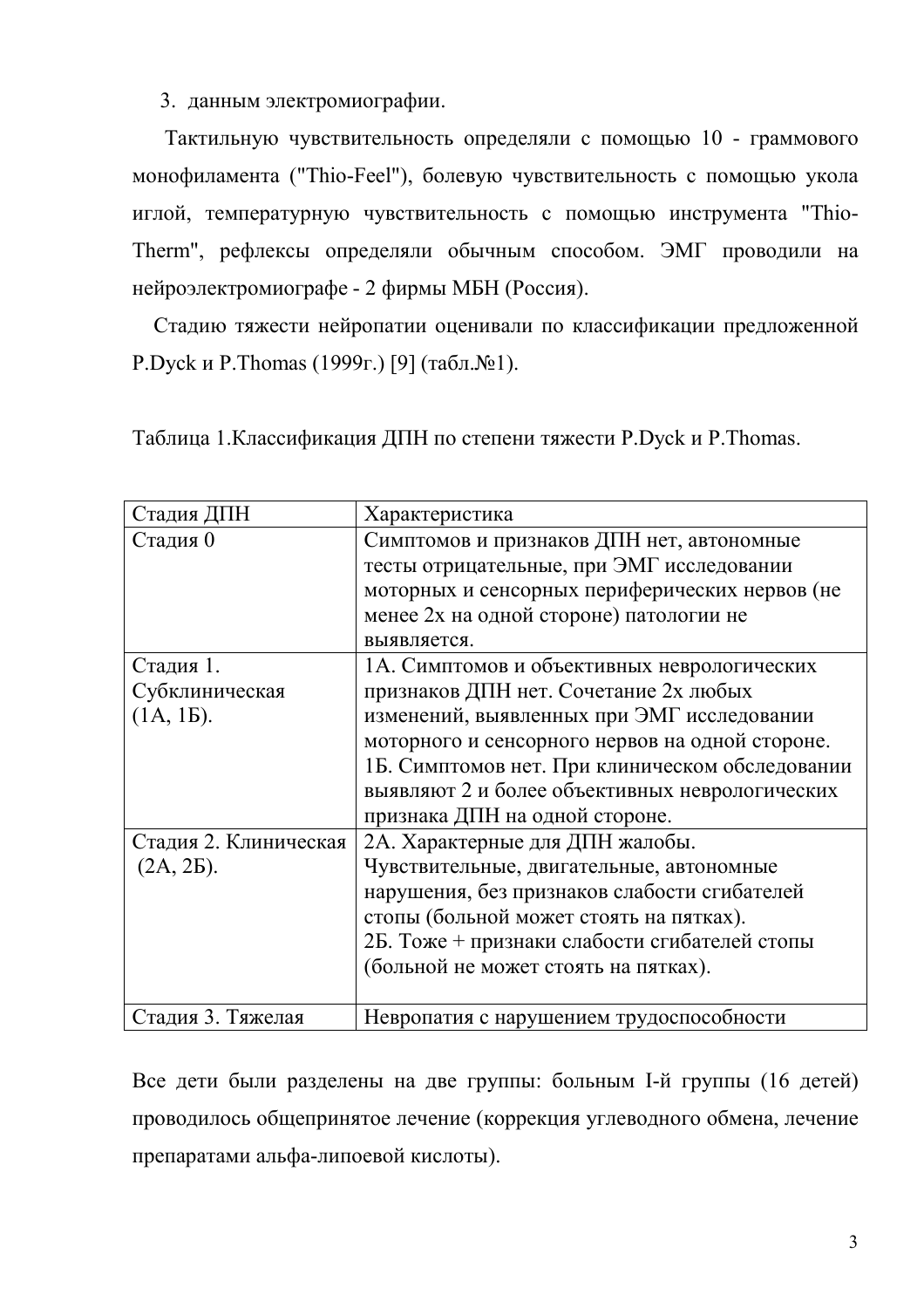Во II-ую группу (основную) вошли 40 детей, которым кроме общепринятого лечения применялась дополнительно магнитотерапия на область обеих голеней.

Магнитотерапию проводили бегущим переменным магнитным полем от аппарата «AMO-ATOC» 000 «Трима» г. Саратов (регистрационное удостоверение МЗ РФ № 29/1007 1001/3132-02) в режиме синусоидального поля с индукцией на поверхности излучателя 45мТл и частотой модуляции в диапазоне  $10 - 16$  Гц, в течение  $15 - 20$  минут на каждую конечность, курс лечения составлял 10 - 15 процедур.

Один из вариантов методики лечения показан на Рис.1.



 $P$ ис. 1 Лечение периферической полинейропатии с помощью призматического излучателя бегущего магнитного поля аппарата "АМО-АТОС"

В данном случае излучатели БИМП расположены в дистальном отделе конечности, где выявлено наибольшее нарушение чувствительности и проводимости.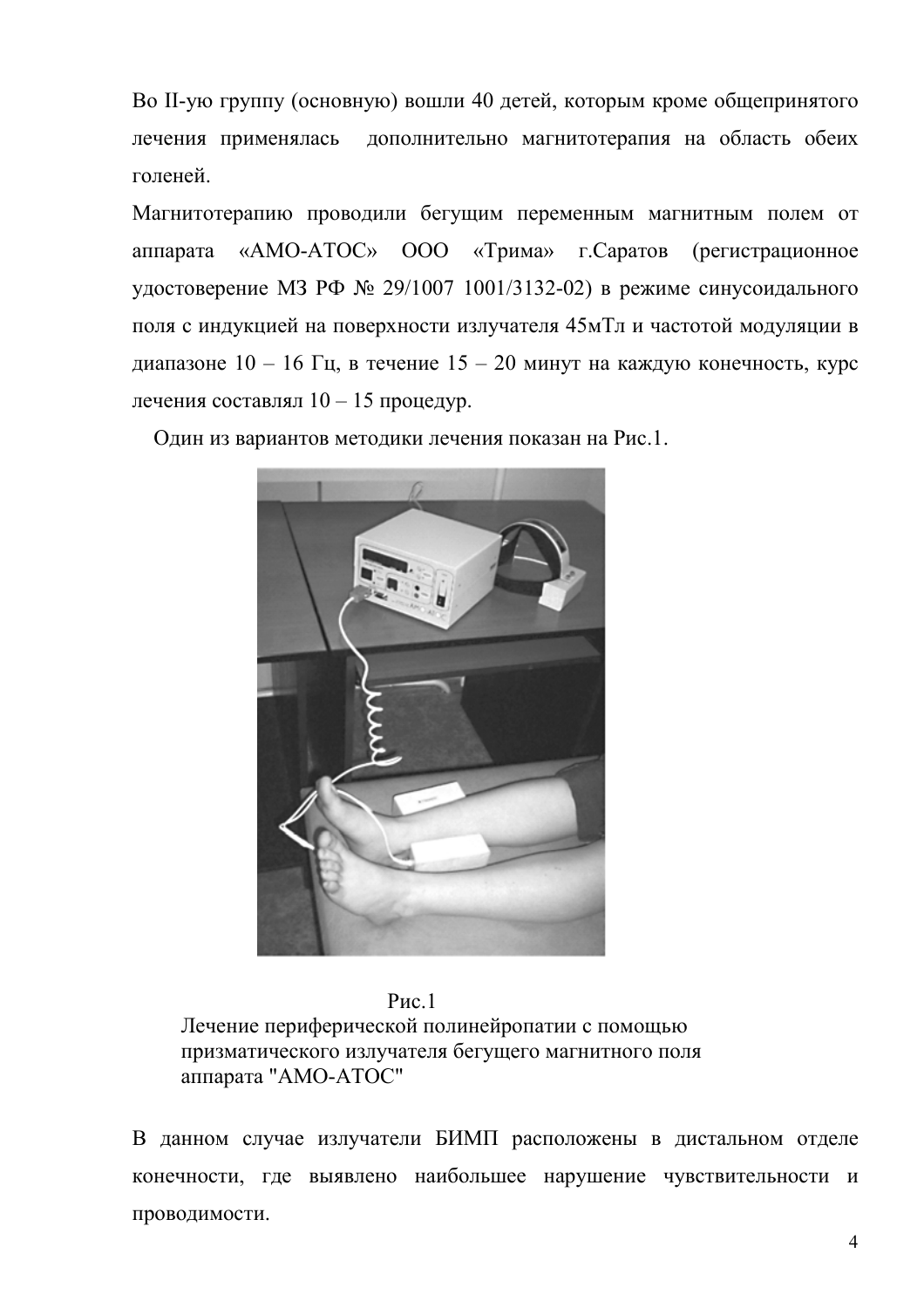## Результаты и их обсуждение:

При анализе полученных данных выявлено, что все дети находились в состоянии декомпенсации обменных процессов, уровень HbA1c колебался в пределах 10.5-12.1%.

 $\mathbf{V}$ большинства обследованных - физическое развитие соответствовало возрасту, задержка физического развития отмечалась у 10 больных, у 6 детей - дефицит массы.

проведенного комплексного обследования B результате помимо диабетической полинейропатии были выявлены и другие осложнения сахарного диабета: диабетическая нефропатия - у 19 детей; диабетическая ретинопатия - у 14 больных; хайропатия - у 9-х и у 2-х детей - синдром Мориака.

При поступлении все больные предъявляли жалобы на умеренные, эпизодические боли в ногах после физической нагрузки и в вечернее время. реже на парестезии - у 22 человек, и очень редко на онемение и жжение в нижних конечностях - предъявляли 9 детей, что составляет в среднем по шкале TSS - 6,6 баллов (N=0); по шкале NSS - 5,5 (N=0) баллов.

У всех детей были выявлены сенсорные нарушения в виде: расстройства температурной чувствительности - у 52 больных  $(93%)$ : болевой чувствительности у 46 детей (83,2%); тактильной чувствительности у 5 человек (9%). А также снижение ахилловых рефлексов у 34 детей (60%); коленных - у 14 больных (30%). Количественно средний балл объективных неврологических симптомов составил по шкале NDS - 6.6 баллов.

Частота нарушений ЭМГ показателей на нижних конечностях представлена в таблице № 2. При оценке ЭМГ наиболее часто определялись изменения на моторном нерве n.peroneus (у 39 детей) в виде снижения амплитуды М-ответа реже - скорости проведения импульса (СПИ) - у 28 больных,  $(v 36)$ , увеличение резидуальной латенции (РЛ) - у 11 детей. Изменения показателей ЭМГ на n.tibialis выявлено у 36 детей в виде снижения амплитуды М-ответа (у 28), в меньшей степени скорости проведения импульса (СПИ) - у 24

5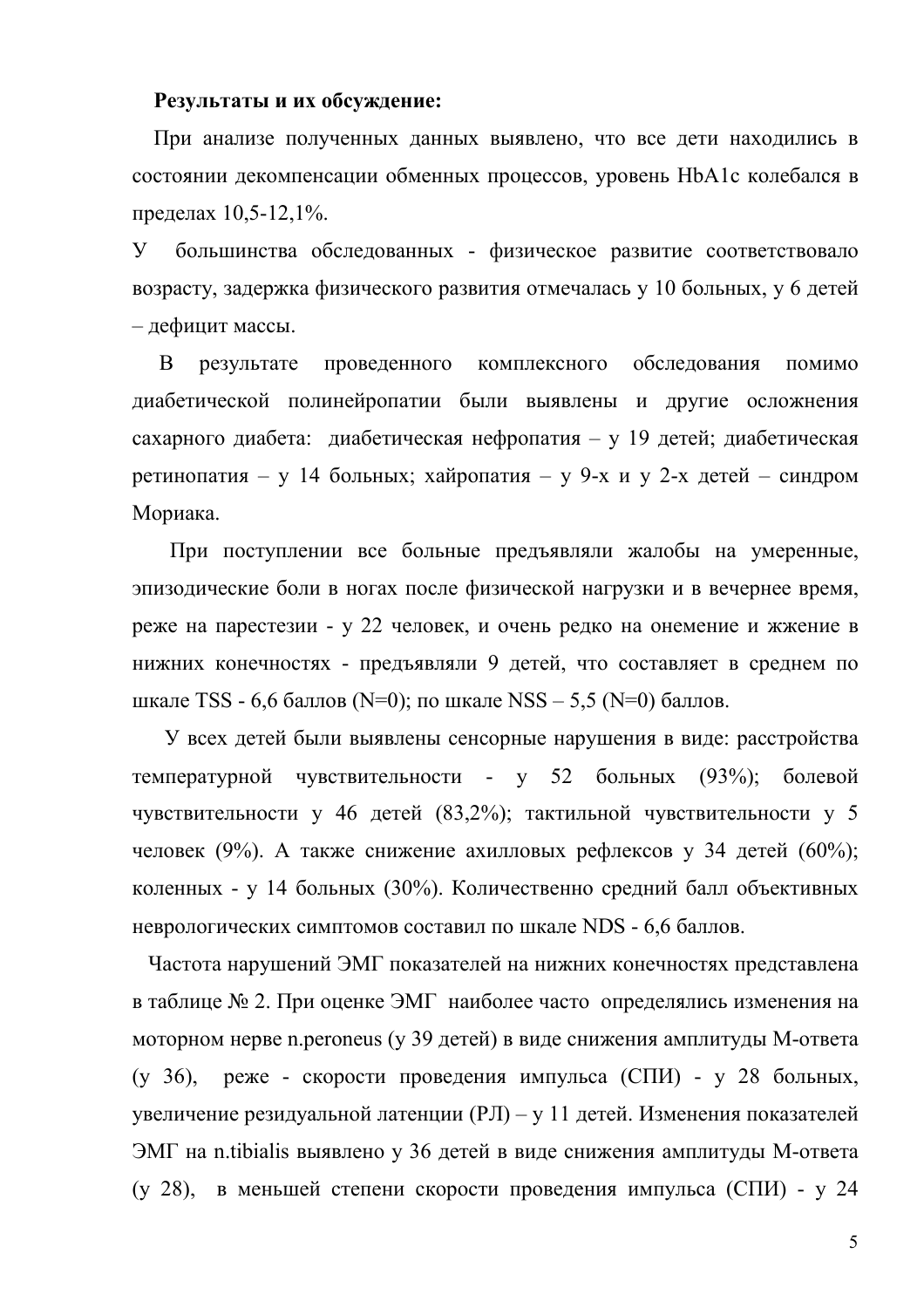больных, увеличение резидуальной латенции (РЛ) - у 16 детей. Снижение сенсорного (чувствительного) потенциала n suralis при стимуляции наблюдались значительно реже – у 28 детей.

Таким образом, в результате обследования - ДПН 16 стадии тяжести выявлена у 6 детей (11%); 2а стадии – у 28 человек (50%); 2б стадии – у 22 больных (39%).

Детям основной и контрольной групп проводилась коррекция питания и инсулинотерапии, а также обучение в школе самоконтроля с целью достижения метаболической компенсации.

Через 1 месяц была проведена оценка эффективности лечения в 2-х изучаемых группах. В І-й группе детей у большинства больных сохранялись жалобы и сенсорные нарушения; сумма баллов по шкале TSS снизилась незначительно, что в среднем составило = 4,5 балла (против 6,6); по шкале NSS = 3.8 балла (против 5.5), по шкале NDS = 5.2 балла (против 6.6). Сравнительные данные представлены в таблице № 3.

Во II группе детей, которым применялось воздействие переменным магнитным полем в лечении ДПН, отмечалась достоверная положительная динамика. Практически все больные отмечали исчезновение болей в ногах и полное исчезновение других субъективных ощущений (онемения, жжения, парестезий). При оценке результатов по шкале TSS сумма баллов составила в среднем = 2,4 балла (p<0,01); по шкале NSS = 2,4 балла (p<0,01), что имело достоверные различия по сравнению с исходными данными и с группой контроля. Отмечалось значительное улучшение клинических показателей. При оценке сенсорных изменений по шкале NDS общая сумма баллов составила 4,6 балла (р< 0,05), преимущественно отмечалось улучшение температурной (у 49 детей) и болевой (у 43 больных) чувствительности  $(\text{табл.}\mathcal{N}\text{e}3).$ 

При повторном проведении электромиографического обследования выявлено увеличение скорости провеления, возбуждения (СПИ) (45.2м/с против 36,3м/с), нормализация параметров М-ответа (2,5мВ против 1,2мВ),

6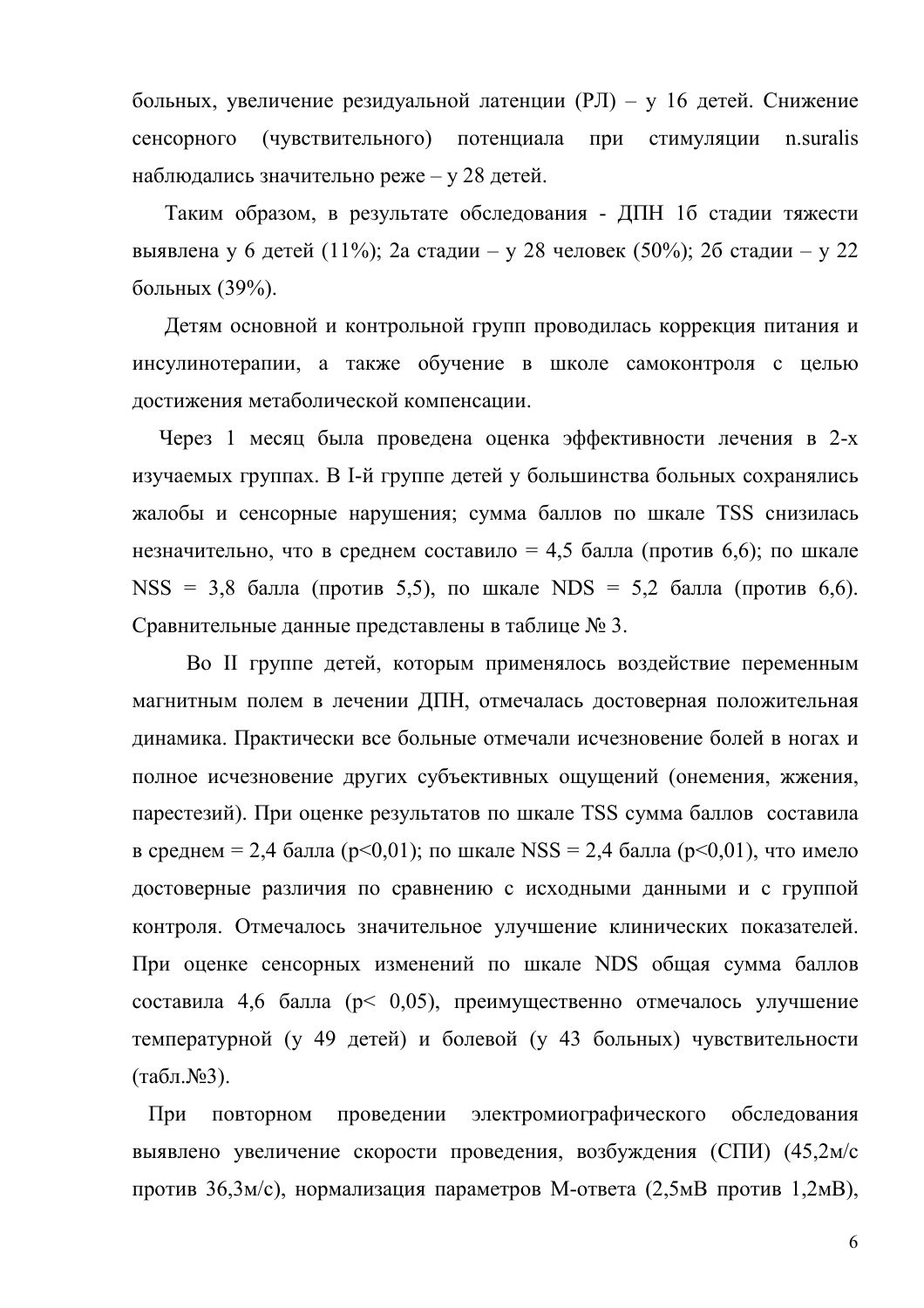снижение резидуальной латенции (РЛ) (3,9м/с против 5,1м/с) по сравнению с исходными данными (табл. №4).

### Выводы:

 $1<sub>1</sub>$ эффективность Таким образом, доказана применения бегущего переменного магнитного поля с индукцией на поверхности излучателя 45мТл и частотой модуляции в диапазоне 10 - 16 Гц в комплексном лечении диабетической периферической полинейропатии у детей.

2. Использование БИМП указанных параметров, при направлении движения поля вдоль сосудисто-нервного пучка, в комплексе с традиционным лечением ДПН, позволило за один курс магнитотерапии увеличить проводимость периферических нервов в 1,2-1,3 раза от исходных значений и в 1,1 раза по сравнению с контролем.

3. Доступность и неинвазивность данного метода позволяет рекомендовать его использование в практической медицине.

### Список литературы:

- 1. Сахарный диабет у детей и подростков / Дедов И.И., Кураева Т.Л., Петеркова В.А. и др. – М.: Универсум Паблишинг, 2002. – 268 с.
- 2. Сивоус Г.И., Строков И.А., Галеев И.В и др. // Проблемы эндокринологии. - 2003. - Т. 49, № 6. – С. 3 – 8.
- 3. Сивоус Г.И. // Проблемы эндокринологии. 2003. Т. 49, № 5. С. 11 -16.
- 4. Кардаш А.М. / Механизмы лечебного действия магнитных полей. -Ростов-на-Дону, 1987. С. 43 - 46.
- 5. Гилинская Н.Ю., Сорокодумов В.Н., Кипренский Ю.Я. и др. // Периферическая нервная система. – Минск, 1984. – Вып. 7. – С. 73 – 77.
- 6. Искусственные магнитные поля в медицине / Демецкий А.М., Алексеев А.Т. – Минск.: Беларусь, 1981 – 93 с.